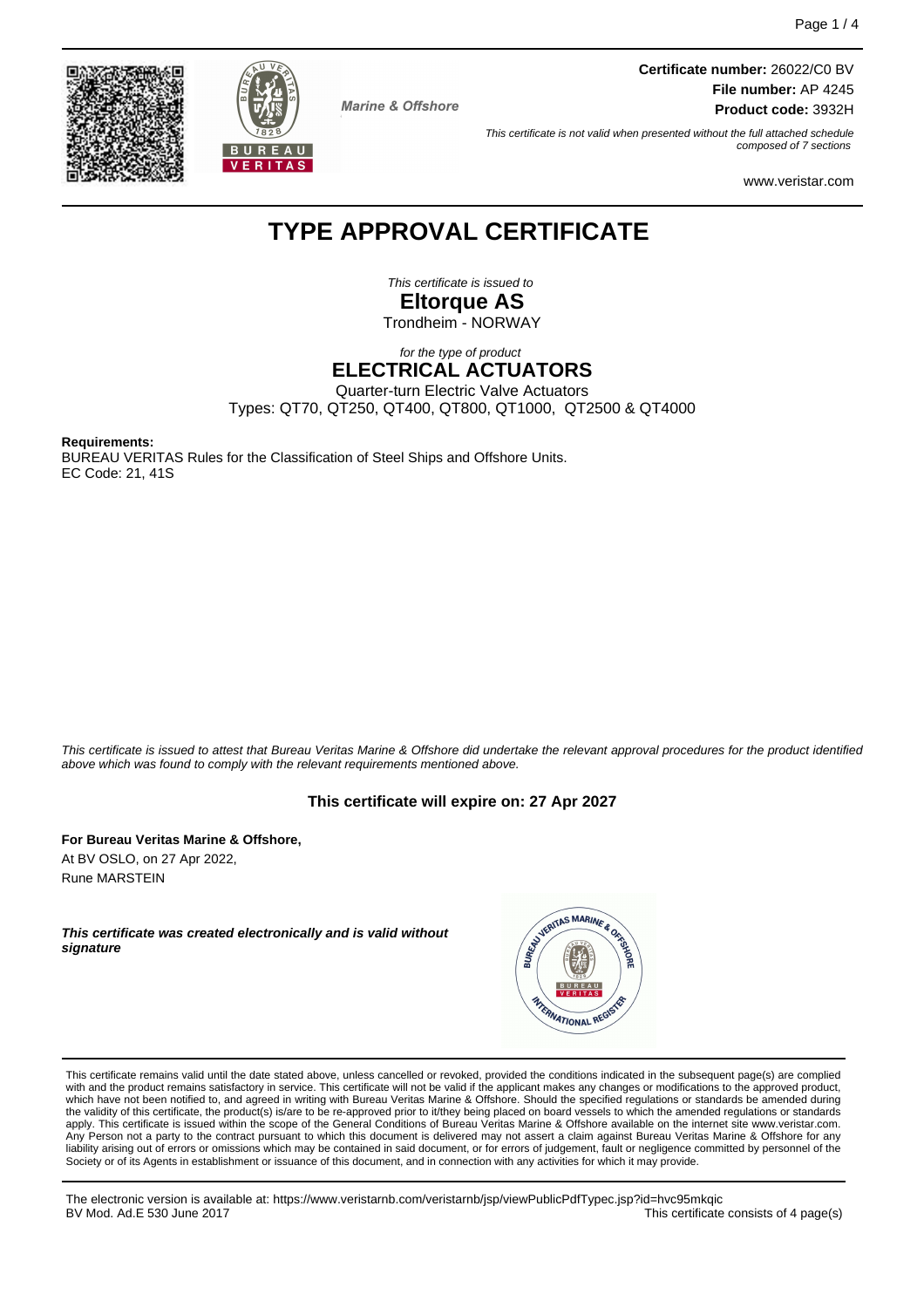# **THE SCHEDULE OF APPROVAL**

#### **1. PRODUCT DESCRIPTION:**

- Product model or type designation : **QT70, QT250, QT400, QT800, QT1000, QT2500 & QT4000**

- Product description:

Quarter-turn Electric Valve Actuators

### **1.1 - Main Characteristics of QT70, QT250, QT400, QT800 & QT1000 (2.5):**

| <b>QT70</b>                             | <b>QT250</b> | <b>QT400</b> | <b>QT800</b>                            | <b>QT1000</b>                                      |
|-----------------------------------------|--------------|--------------|-----------------------------------------|----------------------------------------------------|
| 70                                      | 250          | 400          | 800                                     | 1000                                               |
|                                         |              |              |                                         |                                                    |
| 110V - 240V AC/DC; 50/60 Hz; 24V DC*    |              |              |                                         |                                                    |
| $IP68(10m - 100h)$                      |              |              |                                         |                                                    |
| $-25^{\circ}$ C to 55 $\circ$ C**       |              |              |                                         |                                                    |
| 4-20 mA, Digital (Open-Close), CANopen  |              |              |                                         |                                                    |
| Failsafe, Dual CAN, Dual Power, CANOnly |              |              |                                         |                                                    |
| Aluminium                               |              |              |                                         |                                                    |
|                                         |              |              |                                         |                                                    |
|                                         |              |              | 0 - 360 deg (Electronically adjustable) | 1.0.x (Common firmware for all interfaces/options) |

Valid only for Dual Power option

\*\* Failsafe option has temperature limitation from 0°C to 45°C

### **1.2 - Main Characteristics of QT2500 & QT4000:**

|                                 | <b>QT2500</b>                                       | <b>QT4000</b> |  |
|---------------------------------|-----------------------------------------------------|---------------|--|
| Max Torque (Nm)                 | 2500                                                | 4000          |  |
| <b>Opening Angle</b>            | 0 - 360 deg (Electronically adjustable)             |               |  |
| Power Supply                    | 110V - 240V AC/DC; 50/60 Hz**                       |               |  |
| <b>Ingress Protection Index</b> | $IP68(10 m - 0.5h)$                                 |               |  |
| <b>Working Temperature</b>      | -25 $\mathrm{^{\circ}C}$ to 55 $\mathrm{^{\circ}C}$ |               |  |
| Remote Control Interface        | 4-20 mA, Digital (Open-Close), CANopen, Modbus      |               |  |
| Enclosure                       | Aluminium and Steel                                 |               |  |
| Firmware / Software             | 0.1.x (For all Control Interface versions)          |               |  |

\*\* For installation in Deck zone, a Schaffner Filter FN2010-3-06 is to be installed on AC Power Port.

#### **2. DOCUMENTS AND DRAWINGS:**

User Manual QT series generation 2.5 N° 2021, rev. 3.2, dated 14 Jan 2022. User Manual QT2500 & QT4000 N° 1373, rev. 8.6, dated 18 Mar 2022. Datasheet QT70, rev. 1.1, dated 15 Apr 2022. Datasheet QT250 N° 1237, rev. 2.3, dated 10 Nov 2021. Datasheet QT400 N° 2522, rev. 1, dated 01 Mar 2021. Datasheet QT800, rev. 1, dated 29 Aug 2017. Datasheet QT1000 N° 2523, rev. 1, dated 01 Mar 2021. Datasheet QT2500, rev. 2, dated 24 Jun 2016. Datasheet QT4000, rev. 2, dated 24 Jun 2016. Quality plan N° 1638, rev. 1.0, dated 18 Apr 2017. Software versions  $N^{\circ}$  1474, rev. 2.6, dated 21 Jan 2022. Guideline - development process N° 2358, rev. 1, dated 05 Mar 2020. Main development process N° 2184, rev. 1.1, dated 15 Sep 2021. CANOnly Long-Time Test N° 2517, rev. 1, dated 04 Mar 2021. CANOnly Production test specification N° 2450, rev. 1.1, dated 02 Feb 2021.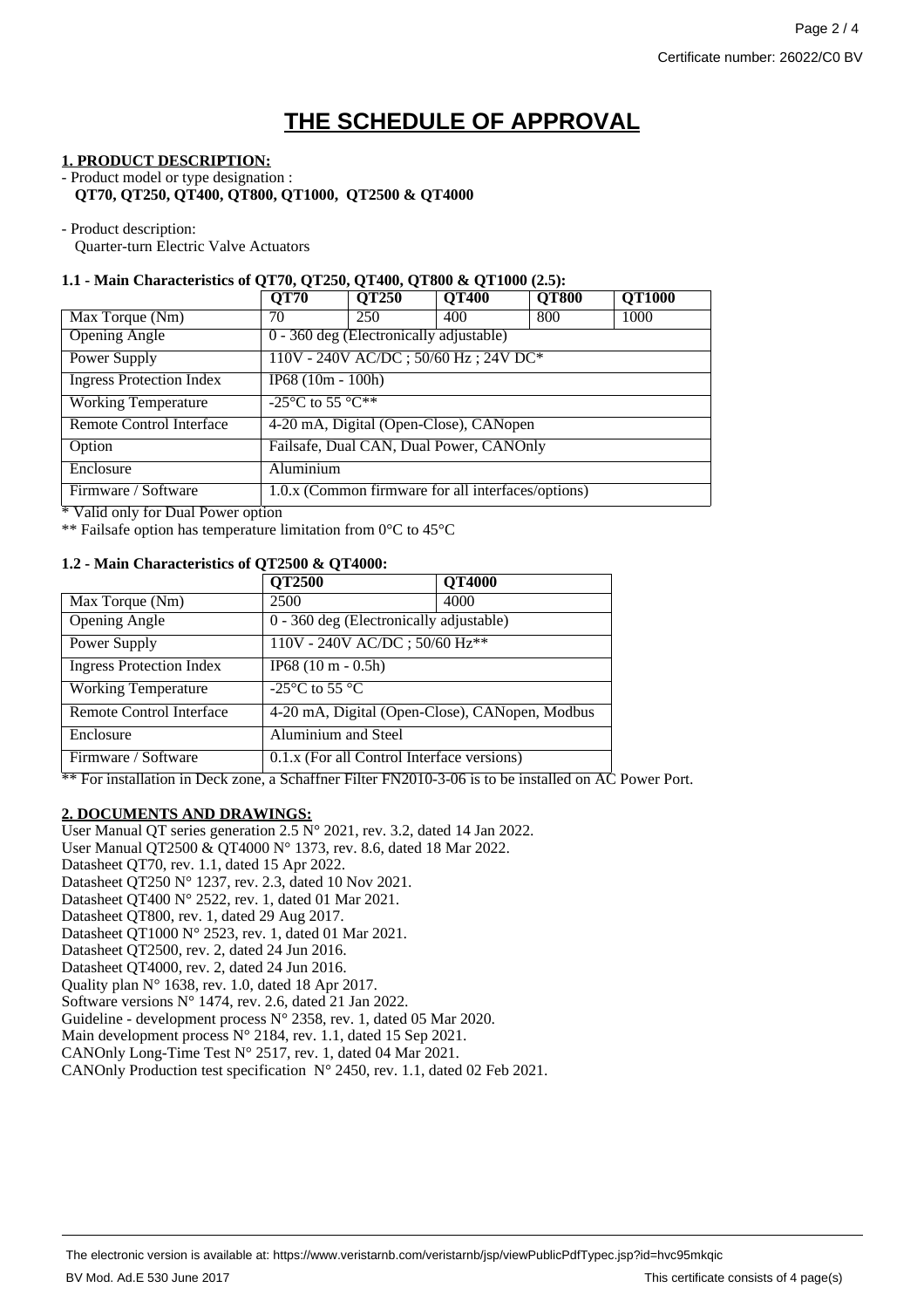## **3. TEST REPORTS:**

#### **Nemko:**

Test Report (QT250) - Electromagnetic Compatibility, Order No. 43316 issued on 2005-06-30 Test Report (QT2500), Report No. 10122.03 issued on 2010-11-10

Statement of Conformity (IP), Order No. 171756 issued on 2011-03-28

Statement of Conformity (HV Test), Order No. 175904 issued on 2011-05-12.

Test report N° E14136.01, dated 21 Nov 2014.

Test report N° E15208.01, dated 11 Feb 2016.

Test report N° E17134.02, dated 04 May 2018.

Test report N° E17134.03, dated 13 Dec 2021.

Test report N° E18015.00, dated 09 Mar 2018.

Test report N° E18105.00, dated 26 Apr 2018. Test report N° E21153.01, dated 17 Aug 2021.

### **DNV:**

Technical Report, Environmental testing of electrical actuator, QT250, Report No. 2005-3200, Rev. 01 issued on 2005-06-06.

## **4. APPLICATION / LIMITATION:**

4.1 - BUREAU VERITAS Rules for the Classification of Steel Ships and Offshore Units.

4.2 - Approval valid for ships intended to be granted with the following additional class notations: **AUT-UMS, AUT-CCS, AUT-PORT and AUT-IMS.**

4.3 - BUREAU VERITAS Environmental Category, **EC Code: 21, 41S** (version 2.0 only).

4.4 - The equipment fulfils the EMC requirements for installation on Deck (with Schaffner Filter FN2010-3-06 for QT2500) and in General power Distribution Zones.

4.5 - Remote controlled valves whose failure could impair essential services are to be provided with a secondary means for operating them which may be manual control.

4.6 - The equipment, once installed on board ship, is to be tested in accordance with the above referred Regulations under the supervision of a Society's Surveyor.

4.7 - Only Hardware and Software successfully tested together in compliance with the regulations as referred to in page one, according to the declaration of the manufacturer are covered by this certificate.

4.8- Ex-certification is not covered by this certificate. Applications in hazardous areas are to be approved in each case according to the Rules and Conditions for Safe Use specified in a valid Ex-Certificate issued by a Notified or Recognised Certification Body.

4.9 - Equipment covered by this Type Approval certificate has been tested according to requirements of IACS UR E10 rev7

4.10 - In accordance with IACS UR E22 and as applicable to programmable devices for computer based systems of Category II or III, for each ship application:

- Ship specific documentation is to be submitted including software documentation and categorization of the computer based system.

- Inspection and testing before installation onboard is to be performed under the surveillance of the Society.

## **5. PRODUCTION SURVEY REQUIREMENTS:**

5.1 - The above products are to be supplied by **Eltorque AS** in compliance with the type described in this certificate.

5.2 - This type of product is within the category HBV of Bureau Veritas Rule Note NR320 and as such does not require a BV product certificate.

5.3 - **Eltorque AS** has to make the necessary arrangements to have its works recognised by Bureau Veritas in compliance with the requirements of NR320 for HBV products.

5.4 - For information, **Eltorque AS** has declared to Bureau Veritas the following production site:

#### **ELTORQUE AS Verkstedveien 4 7125 VANVIKAN NORWAY**

**ELTORQUE AUTOMATION (XIAMEN) LTD. 2/F, 1# Building, No.168 Huizuo Rd, Xin Yang Industrial Area, Xiamen City, Fujian Province CHINA**